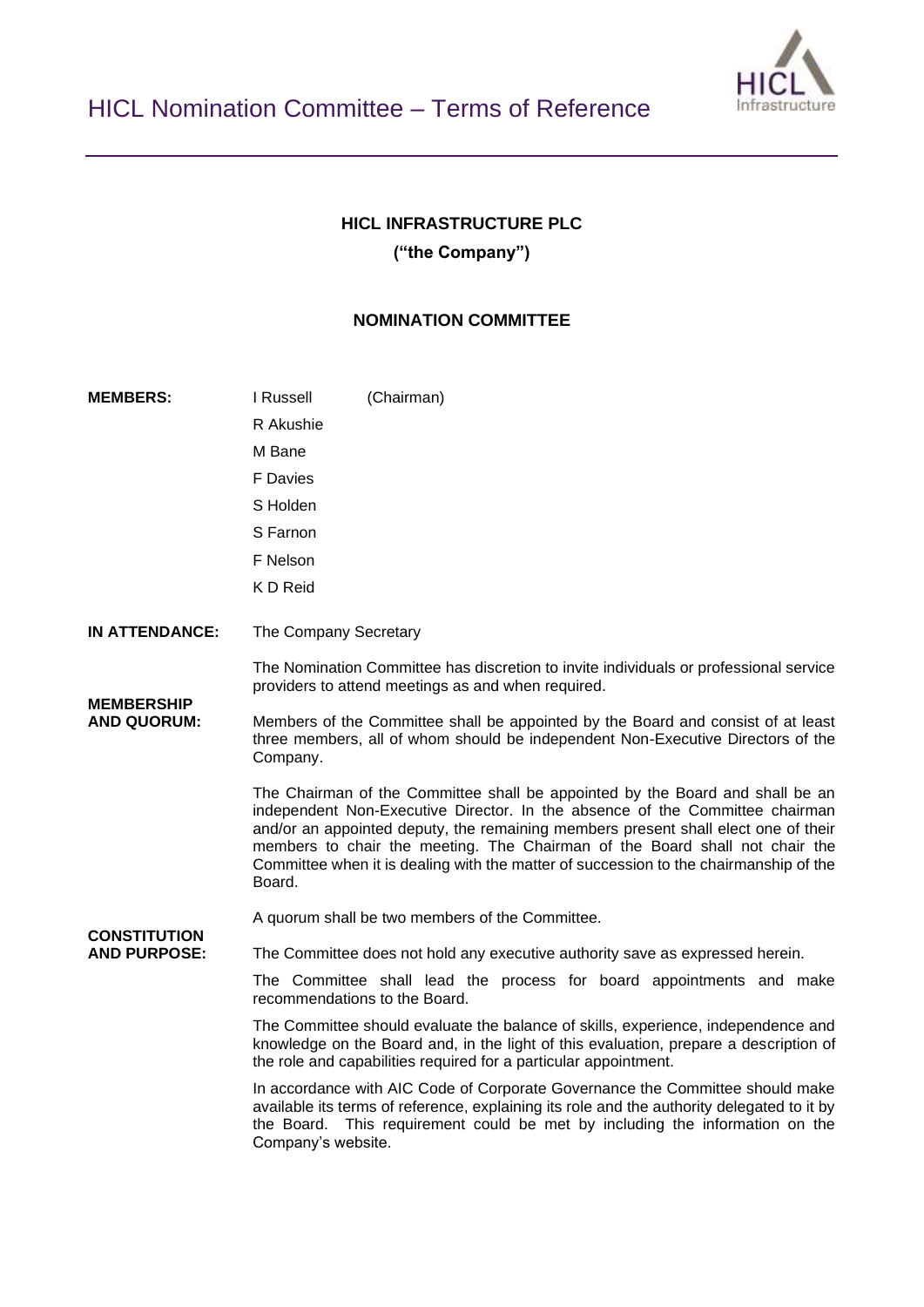

**AUTHORITY:** The Committee is authorised to investigate and review any matter within its terms of reference and to consider any matter the Committee deems relevant to the discharge of its duties.

> The Committee is authorised to obtain, at the Company's expense, outside legal or other professional advice on any matters within its terms of reference and to secure the attendance of outsiders with relevant expertise or experience as it considers necessary.

- **RESPONSIBILITY:** The responsibilities of the Committee shall be:
	- a. To regularly review the structure, size and composition (including the skills, knowledge and experience) required of the Board compared to its current position and make recommendations to the Board with regard to any changes;
	- b. To give full consideration to succession planning for directors and other senior executives in the course of its work, taking into account the challenges and opportunities facing the Company, and what skills and expertise are therefore needed on the Board in the future;
	- c. To be responsible for identifying and nominating for the approval of the Board, candidates to fill Board vacancies as and when they arise;
	- d. Before any appointment is made by the Board, evaluate the balance of skills, knowledge and experience on the Board, and, in the light of this evaluation prepare a description of the role and capabilities required for a particular appointment. In identifying suitable candidates the Committee shall:
		- i. use open advertising or the services of external advisers or known contacts to facilitate the search;
		- ii. consider candidates on merit and against objective criteria, taking care that appointees have enough time available to devote to the position by considering other demands on the candidates time;
		- iii. keep under review the leadership needs of the organisation with a view to ensuring the continued ability of the organisation to compete effectively in the marketplace;
	- e. To review periodically the time required from non-executive directors. Performance evaluation should be used to assess whether the non-executive directors are spending enough time to fulfil their duties;
	- f. To receive, consider and, if thought fit, approve whether additional external appointments may be undertaken by Directors;
	- g. Annually, to review all Directors' external appointments and to confirm to the Board whether it considers that any of the Directors' external appointments, and changes to workload within existing external appointments, impairs any of the Directors' effectiveness as a director of the Company;
	- h. To ensure that on appointment to the Board, non-executive directors receive a formal letter of appointment setting out clearly what is expected of them in terms of time commitment, Committee service and involvement outside Board meetings;
	- i. To formulate plans for succession, in particular for the key roles of chairman and Audit Committee chairman;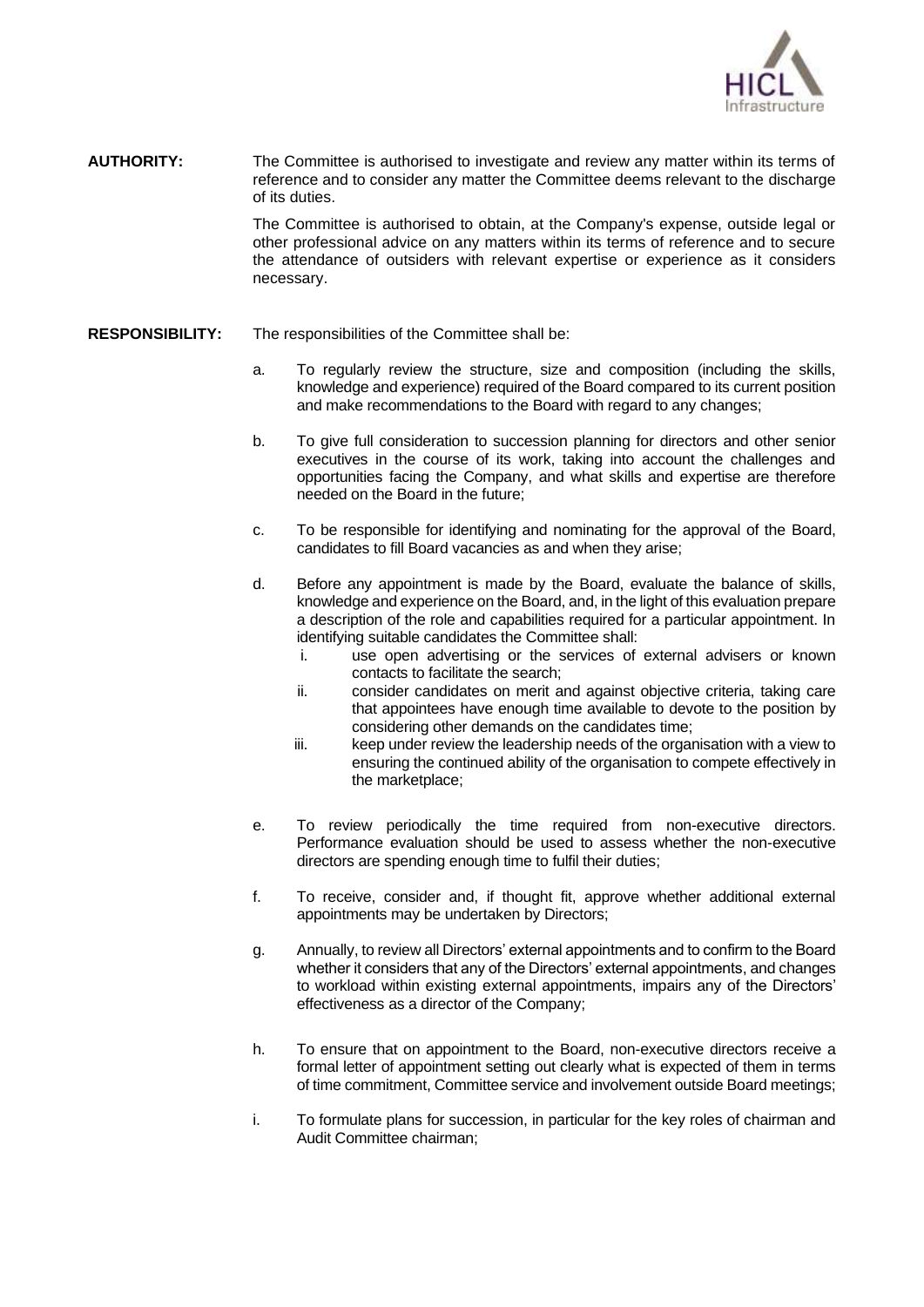

- j. To consider and recommend suitable candidates for the role of senior independent director;
- k. To consider the re-appointment of any non-executive director at the conclusion of their specified term of office having given due regard to their performance and ability to continue to contribute to the Board in the light of the knowledge, skills and experience required;
- l. To consider the re-election by shareholders of any director under the 'retirement by rotation provisions in the Company's articles of incorporation having due regard to their performance and ability to continue to contribute to the Board in the light of the knowledge, skills and experience required; and
- m. Any matters relating to the continuation in office of any director at any time.

The Board has adopted a diversity policy as set out in the Appendix to these Terms of Reference.

Amendments may be made to the duties of the Committee by the Board from time to time.

# **REPORTING**

**PROCEDURES:** The Secretary shall circulate the minutes of the meetings to all members of the Committee following approval by the Chairman of the Committee and to the Board of Directors by way of inclusion in the relevant quarterly Board pack(s).

> The Chairman of the Committee shall make a brief report of the findings and recommendations of the Committee to the Board of Directors after each Committee meeting.

> The Committee should make a statement as to its recommendations in the Company's annual report about its activities and the process used to make appointments.

> The Committee should report all approvals made in respect of Directors' external appointment to the Board for ratification.

> The Committee should make a statement in the Company's annual report explaining the reasons for permitting Directors to take on significant additional external appointments.

> The Committee should report to the Board whether it considers that any of the Directors' external appointments, and changes to workload within existing external appointments, impairs any of the Directors' effectiveness as a director of the Company.

## **FREQUENCY**

**OF MEETINGS:** A meeting shall be held at least once a year and where appropriate coincide with the key date(s) in the Company's financial reporting cycle and at such other times as the Chairman of the Committee deems appropriate.

**OTHER:** The Committee shall, at least once a year, review its own performance, constitution and terms of reference to ensure it is operating at maximum effectiveness and recommend any changes it considers necessary to the Board for approval and engage with an external Evaluator at least every three years.

Updated: February 2022